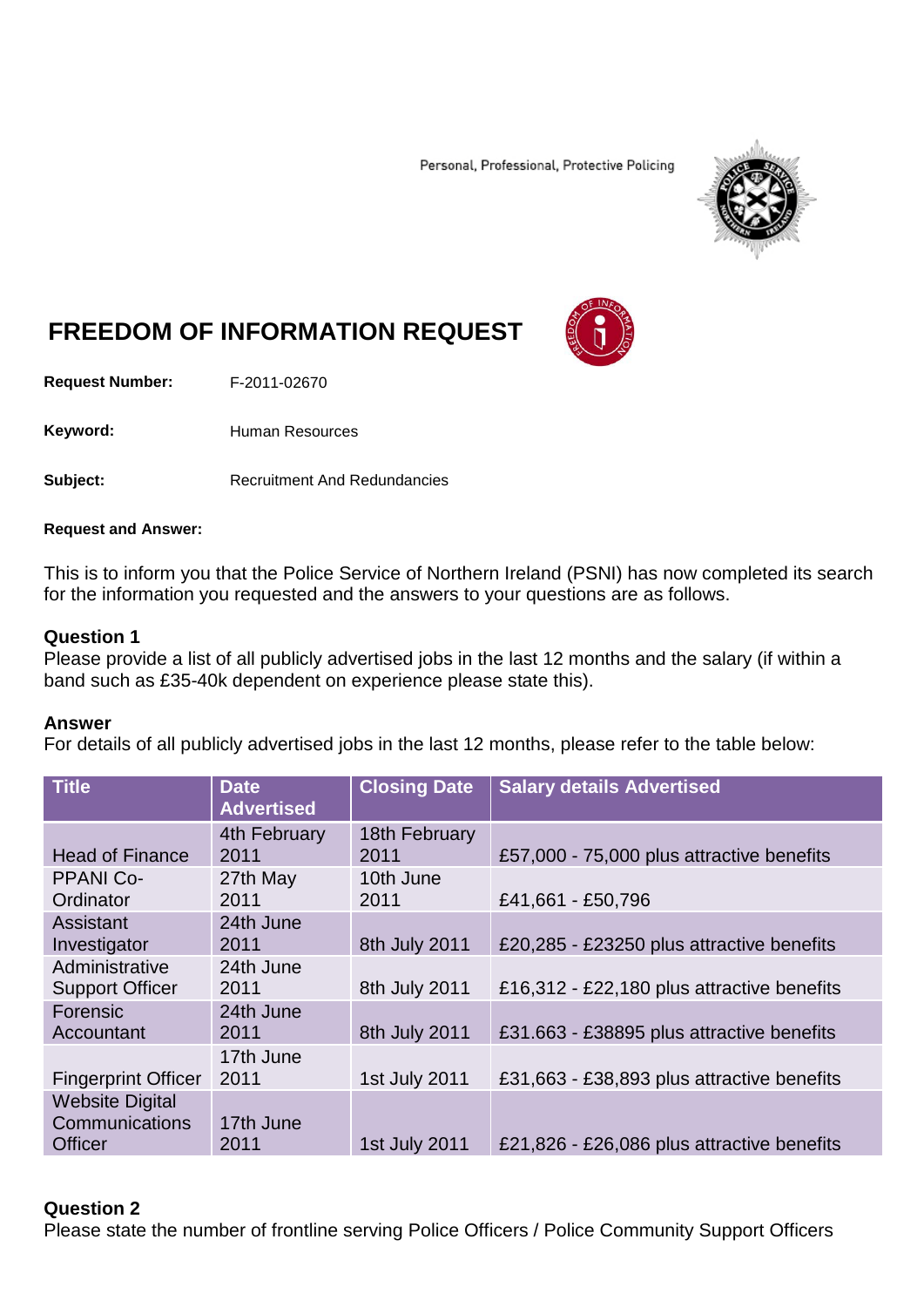(PCSOs) who have joined the force in the last year. If possible, break this down by rank.

Clarification re frontline officers: Front line refers to serving police officers rather than civilian staff. Obviously all officers have some administrative duties as well.

However, the Home Office are provided with figures on the number of officers each force has - these figures might be the best ones to use.

What matters is not so much the raw numbers but the year-on-year change. The same definition of what a serving police officer is must be used for both years.

# **Answer**

PCSOs are not employed by the Police Service of Northern Ireland

The number of officers who have joined the PSNI in the last year are

Constable - 325 Superintendent - 1

# **Question 3**

Please state the number of frontline serving police officers / PCSOs who have left the force in the last year.

#### **Answer**

The number of officers who have left the service in the last year are as follows

Police Officers - 502 Part time Officers - 52

For information 402 of these officers left by way of the Severance arrangements and the remainder by the usual natural wastage methods.

# **Question 4**

Please state the number of civilians who have joined the force in the last year.

#### **Answer**

The number of civilians who have joined the service in the last year is 76.

#### **Question 5**

Please state the number of civilians who left the force in the last year.

#### **Answer**

The number of civilians who have left the service in the last year is 97.

#### **Question 6**

Please provide a breakdown of the number of staff made redundant in the last 12 months. Break this down to include both civilian staff and frontline officers. Also state how many were compulsory and voluntary redundancies.

#### **Answer**

Human Resources Department have advised that no Civilian Staff have been made redundant in the last 12 months.

Police Officers cannot be made redundant and as such the PSNI do not operate a redundancy package for police officers therefore we hold no information with regard to this.

# **Question 7**